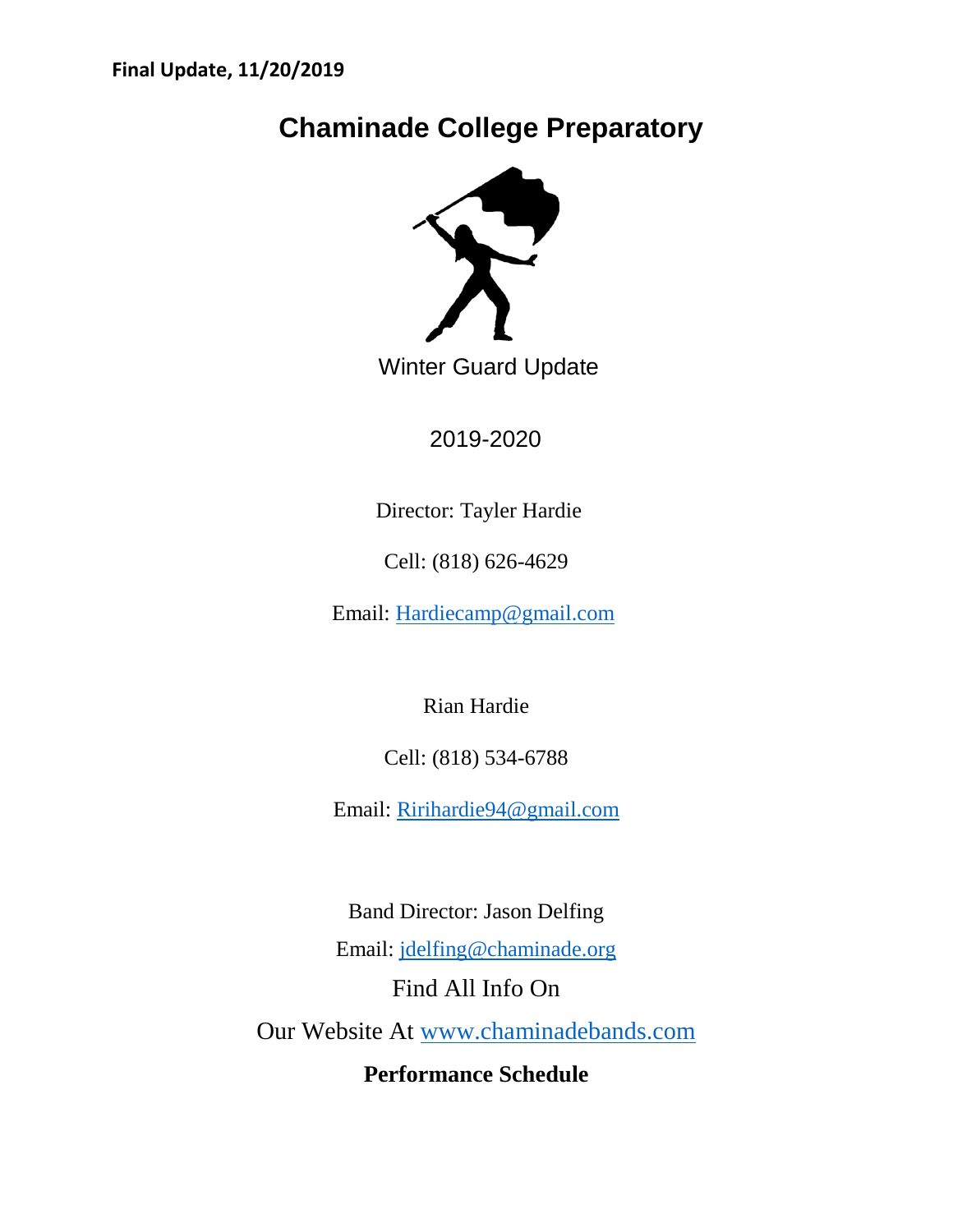## **Final Update, 11/20/2019**

| Date        | Place                              | <b>Admission Price</b> | Time       |
|-------------|------------------------------------|------------------------|------------|
| Sat Feb 8   | <b>Bellflower HS</b>               | \$11                   | <b>TBA</b> |
| Sat Feb 29  | <b>Mission Hills HS</b>            | \$15                   | <b>TBA</b> |
| Sat Mar 7   | Rancho Cucamonga HS                | \$15                   | <b>TBA</b> |
| Sat Mar 21  | Rancho Cucamonga HS                | \$11                   | <b>TBA</b> |
| Thur Mar 26 | <b>Riverside Community College</b> | <b>TBA</b>             | <b>TBA</b> |
|             | (Bon Voyage)                       |                        |            |
| Sun Mar 29  | Warren HS                          | \$11                   | <b>TBA</b> |
| May TBA     | Chaminade High School              | Free                   | <b>TBA</b> |

# **Practice Schedule**

## *Fall Schedule*

| Date      | Time                              | Place           |
|-----------|-----------------------------------|-----------------|
| Mon Dec 2 | $3:30$ pm $-6:30$ pm              | <b>Bob Hope</b> |
| Mon Dec 9 | $3:30 \text{pm} - 6:30 \text{pm}$ | <b>Bob Hope</b> |

*Winter Break Camp:* Jan 3-5 9am-4pm

*Spring Schedule:* Tues 6pm-9pm & Thurs 3:30pm-6:30pm

## **Costs of the Guard Program**

- Fair share for guard program is **\$500** for the Spring Semester with 7 members
	- o This amount covers:
		- Competition Entry Fees
		- Truck Rental
		- Costumes
		- **•** Show supplies
	- o Members also may need
		- Black Jazz Shoes : \$34
		- **Black Gloves : \$15**